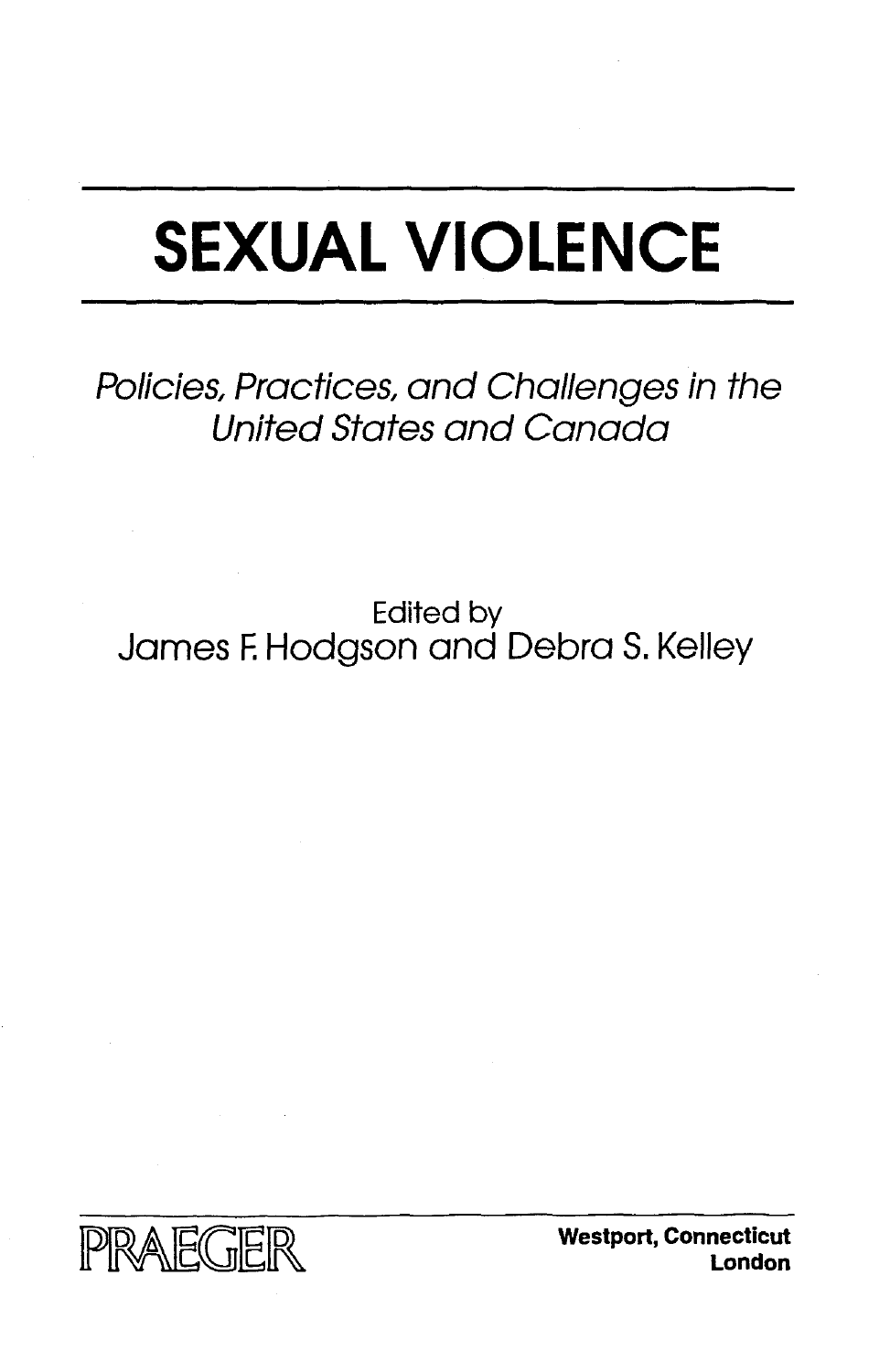## **Contents**

|    | Acknowledgments                                                                                                  |    |
|----|------------------------------------------------------------------------------------------------------------------|----|
|    | 1. Sexual Violence: Policies, Practices, and Challenges<br>James F. Hodgson and Debra S. Kelley                  | 1  |
|    | 2. The Measurement of Rape<br>Debra S. Kelley                                                                    | 15 |
| 3. | Biology, Sex, and the Debate over "Chemical Castration"<br>Craig T. Palmer, Randy Thornhill, and David N. DiBari | 35 |
|    | 4. A Critical Critique of the Cultures of Control: A Case Study<br>of Cyber Rape<br>Livy A. Visano               | 51 |
| 5. | Sexual Assault behind Bars: The Forgotten Victims<br><b>Charles Crawford</b>                                     | 73 |
| 6. | Rape Law Reform<br><b>Frances P. Bernat</b>                                                                      | 85 |